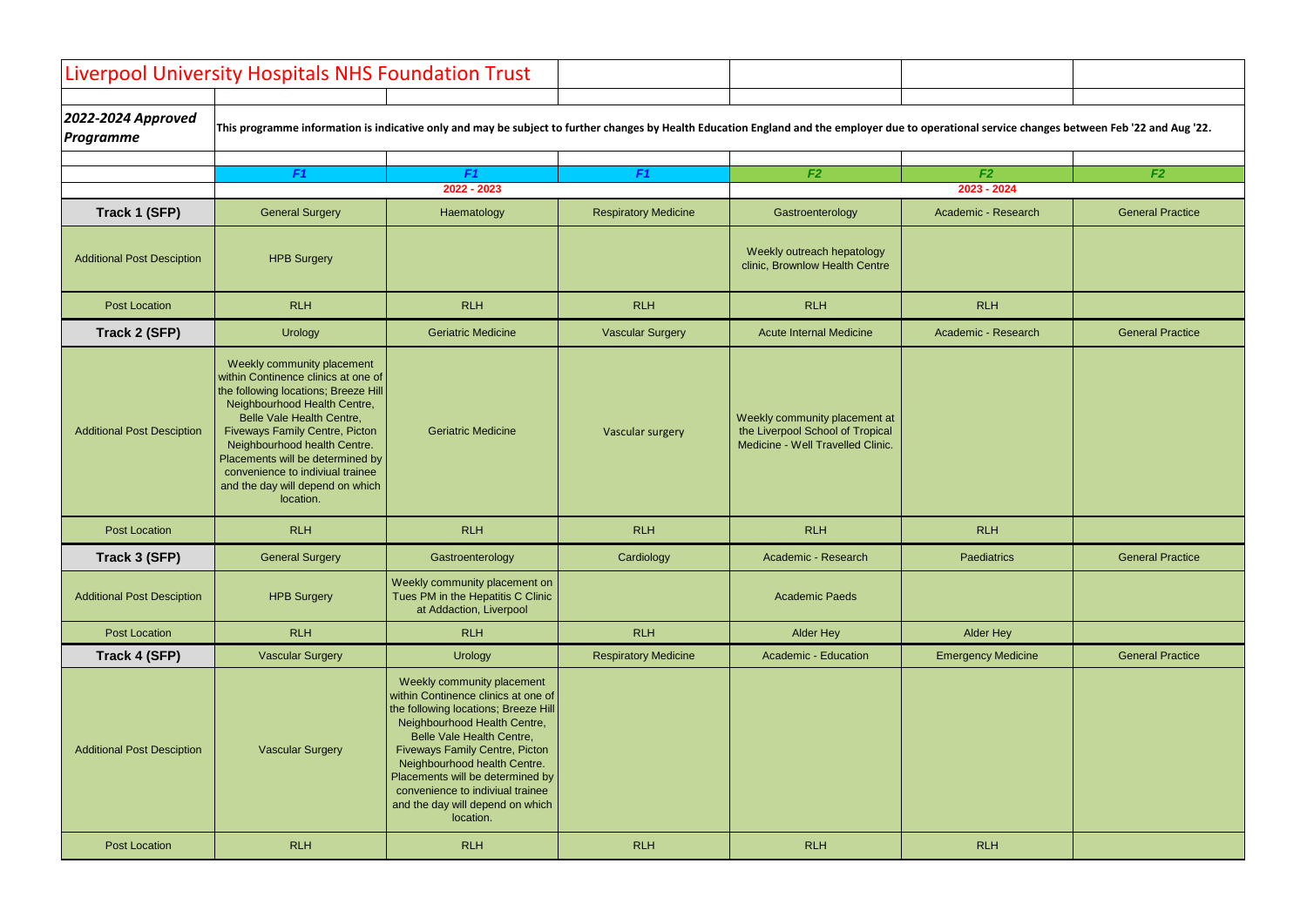| Track 5                           | <b>General Surgery</b> | <b>Infectious Diseases</b>                                                                             | <b>General Psychiatry</b>                                                                                                                                                                                                                                        | <b>Renal Medicine</b>                                                                                                                                                                                           | Trauma and Orthopaedic Surgery    | <b>General Practice</b> |
|-----------------------------------|------------------------|--------------------------------------------------------------------------------------------------------|------------------------------------------------------------------------------------------------------------------------------------------------------------------------------------------------------------------------------------------------------------------|-----------------------------------------------------------------------------------------------------------------------------------------------------------------------------------------------------------------|-----------------------------------|-------------------------|
| <b>Additional Post Desciption</b> | <b>HPB Surgery</b>     | Weekly community placement at<br>the Liverpool School of Tropical<br>Medicine - Well Travelled Clinic. | Psychiatry                                                                                                                                                                                                                                                       | Nephrology                                                                                                                                                                                                      | $T + O$                           |                         |
| Post Location                     | <b>RLH</b>             | <b>RLH</b>                                                                                             | Merseycare                                                                                                                                                                                                                                                       | <b>RLH</b>                                                                                                                                                                                                      | Aintree                           |                         |
| Track 6                           | <b>General Surgery</b> | Gastroenterology                                                                                       | <b>Renal Medicine</b>                                                                                                                                                                                                                                            | <b>General Psychiatry</b>                                                                                                                                                                                       | <b>Emergency Medicine</b>         | <b>General Practice</b> |
| <b>Additional Post Desciption</b> | Colorectal             |                                                                                                        | Weekly community placement on<br>Weds AM at the commnity<br>diabetes clinic at Kensington<br>Medical Centre.                                                                                                                                                     | Psychiatry                                                                                                                                                                                                      |                                   |                         |
| Post Location                     | <b>RLH</b>             | <b>RLH</b>                                                                                             | <b>RLH</b>                                                                                                                                                                                                                                                       | Merseycare/ Broadoak                                                                                                                                                                                            | <b>RLH</b>                        |                         |
| <b>Track 7</b>                    | <b>General Surgery</b> | Gastroenterology                                                                                       | <b>Geriatric Medicine</b>                                                                                                                                                                                                                                        | <b>General Surgery</b>                                                                                                                                                                                          | Intensive Care Medicine           | <b>General Practice</b> |
| <b>Additional Post Desciption</b> | Upper GI               |                                                                                                        | Trainees in this placement will<br>spend a minimum of 10 days on<br>the Integrated Frailty Unit, they will<br>attend the daily MDT meetings<br>and follow patients throughout the<br>unit. They will also have a<br>to a number of community facing<br>sessions. | Colorectal. Drop in stoma clinic,<br>run by community nurses in the<br>Royal Liverpool Hospital (but very<br>much a community clinic) and<br>minimum of half a day committed home visits with the stoma nurses. | <b>ITU</b>                        |                         |
| Post Location                     | <b>RLH</b>             | <b>RLH</b>                                                                                             | <b>RLH</b>                                                                                                                                                                                                                                                       | <b>RLH</b>                                                                                                                                                                                                      | <b>RLH</b>                        |                         |
| Track 8                           | <b>General Surgery</b> | Gastroenterology                                                                                       | <b>Respiratory Medicine</b>                                                                                                                                                                                                                                      | <b>Emergency Medicine</b>                                                                                                                                                                                       | Paediatrics                       | <b>General Practice</b> |
| <b>Additional Post Desciption</b> | <b>Breast surgery</b>  |                                                                                                        | Weekly community placement on<br>Weds PM in a community<br>respiratory clinic at Mere Lane<br><b>Group Practice</b>                                                                                                                                              | <b>Emergency Medicine</b>                                                                                                                                                                                       |                                   |                         |
| Post Location                     | <b>RLH</b>             | <b>RLH</b>                                                                                             | <b>RLH</b>                                                                                                                                                                                                                                                       | <b>RLH</b>                                                                                                                                                                                                      | Alder Hey                         |                         |
| Track 9                           | <b>General Surgery</b> | <b>Renal Medicine</b>                                                                                  | <b>Clinical Pharmacology and</b><br>Therapeutics                                                                                                                                                                                                                 | Intensive Care Medicine                                                                                                                                                                                         | <b>Obstetrics and Gynaecology</b> | <b>General Practice</b> |
| <b>Additional Post Desciption</b> | Colorectal             |                                                                                                        | Clinical pharmacology. Weekly<br>community placement at the<br><b>Tropical School of Medicine Well</b><br><b>Travelled Clinic</b>                                                                                                                                | <b>ITU</b>                                                                                                                                                                                                      |                                   |                         |
| Post Location                     | <b>RLH</b>             | <b>RLH</b>                                                                                             | <b>RLH</b>                                                                                                                                                                                                                                                       | <b>RLH</b>                                                                                                                                                                                                      | <b>Womens Hospital</b>            |                         |

| opaedic Surgery | <b>General Practice</b> |
|-----------------|-------------------------|
| ٠O              |                         |
|                 |                         |
| ree:            |                         |
| y Medicine      | <b>General Practice</b> |
|                 |                         |
| H               |                         |
|                 |                         |
| re Medicine     | <b>General Practice</b> |
|                 |                         |
|                 |                         |
| U               |                         |
|                 |                         |
|                 |                         |
| H.              |                         |
| atrics          | <b>General Practice</b> |
|                 |                         |
|                 |                         |
|                 |                         |
|                 |                         |
|                 |                         |
| Hey             |                         |
| Gynaecology     | <b>General Practice</b> |
|                 |                         |
|                 |                         |
|                 |                         |
|                 |                         |
| Hospital        |                         |
|                 |                         |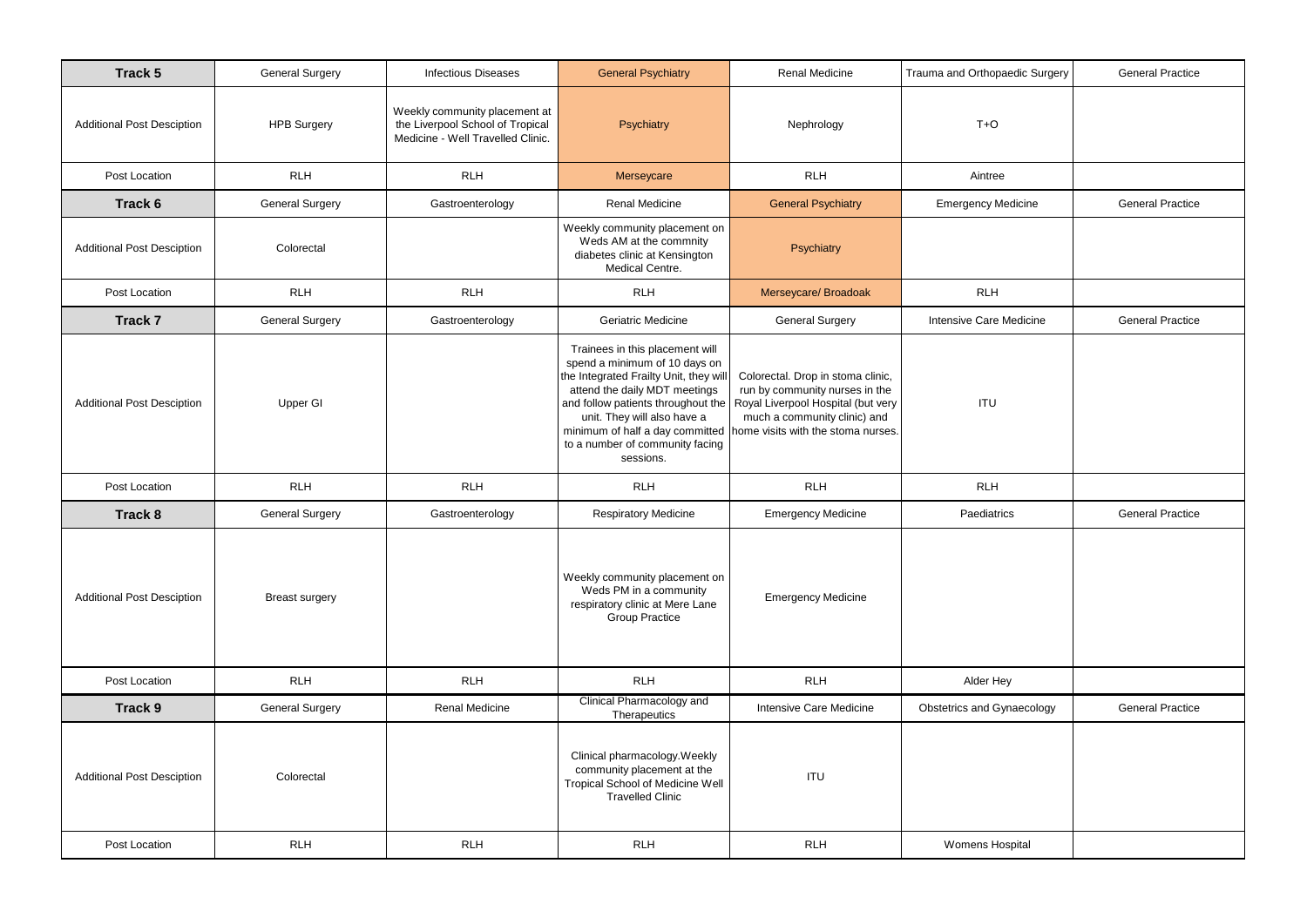| Track 10                          | <b>General Surgery</b>                                                                                                                                                          | <b>Clinical Pharmacology and</b><br>Therapeutics | <b>General Psychiatry</b>                                                                                                                                                              | <b>General Surgery</b>                                                                                       | Intensive Care Medicine   | <b>General Practice</b> |
|-----------------------------------|---------------------------------------------------------------------------------------------------------------------------------------------------------------------------------|--------------------------------------------------|----------------------------------------------------------------------------------------------------------------------------------------------------------------------------------------|--------------------------------------------------------------------------------------------------------------|---------------------------|-------------------------|
| <b>Additional Post Desciption</b> | <b>Upper GI Surgery. Community</b><br>facing role in palliative<br>care/oncology clinic                                                                                         | <b>Clinical Pharmacology</b>                     | Psychiatry                                                                                                                                                                             | <b>HPB</b> surgery                                                                                           | <b>ITU</b>                |                         |
| Post Location                     | <b>RLH</b>                                                                                                                                                                      | <b>RLH</b>                                       | Merseycare                                                                                                                                                                             | RLH                                                                                                          | <b>RLH</b>                |                         |
| <b>Track 11</b>                   | <b>General Surgery</b>                                                                                                                                                          | <b>Respiratory Medicine</b>                      | <b>General Psychiatry</b>                                                                                                                                                              | Trauma and Orthopaedic Surgery                                                                               | Intensive Care Medicine   | <b>General Practice</b> |
| <b>Additional Post Desciption</b> | Upper GI                                                                                                                                                                        |                                                  | Psychiatry                                                                                                                                                                             | Orthopaedics                                                                                                 | <b>ITU</b>                |                         |
| Post Location                     | <b>RLH</b>                                                                                                                                                                      | <b>RLH</b>                                       | Merseycare                                                                                                                                                                             | Aintree                                                                                                      | <b>RLH</b>                |                         |
| Track 12                          | <b>General Surgery</b>                                                                                                                                                          | Gastroenterology                                 | <b>General Psychiatry</b>                                                                                                                                                              | Renal Medicine                                                                                               | <b>Emergency Medicine</b> | <b>General Practice</b> |
| <b>Additional Post Desciption</b> | Colorectal                                                                                                                                                                      |                                                  | Psychiatry (including 1 post with<br>PFF)                                                                                                                                              | Weekly community placement on<br>Weds AM at the commnity<br>diabetes clinic at Kensington<br>Medical Centre. |                           |                         |
| Post Location                     | <b>RLH</b>                                                                                                                                                                      | <b>RLH</b>                                       | Merseycare                                                                                                                                                                             | <b>RLH</b>                                                                                                   | <b>RLH</b>                |                         |
| Track 13                          | <b>General Surgery</b>                                                                                                                                                          | <b>Endocrinology and Diabetes</b><br>Mellitus    | <b>General Surgery</b>                                                                                                                                                                 | <b>General Psychiatry</b>                                                                                    | <b>Emergency Medicine</b> | <b>General Practice</b> |
| <b>Additional Post Desciption</b> | Colorectal. Drop in stoma clinic,<br>run by community nurses in the<br>Royal Liverpool Hospital (but very<br>much a community clinic) and<br>home visits with the stoma nurses. |                                                  | <b>Transplant Surgery</b>                                                                                                                                                              | Psychiatry                                                                                                   |                           |                         |
| Post Location                     | <b>RLH</b>                                                                                                                                                                      | <b>RLH</b>                                       | <b>RLH</b>                                                                                                                                                                             | Merseycare/ Broadoak                                                                                         | <b>RLH</b>                |                         |
| Track 14                          | Vascular Surgery                                                                                                                                                                | <b>Endocrinology and Diabetes</b><br>Mellitus    | <b>General Surgery</b>                                                                                                                                                                 | <b>General Psychiatry</b>                                                                                    | <b>Emergency Medicine</b> | <b>General Practice</b> |
| <b>Additional Post Desciption</b> |                                                                                                                                                                                 |                                                  | Breast. Weekly community<br>placement on Mon AM at the<br><b>Broadgreen Specialist Clinical</b><br>Geriatric Unit - assessing the<br>community and rehabilitation<br>needs of patients | Psychiatry                                                                                                   |                           |                         |
| Post Location                     | <b>RLH</b>                                                                                                                                                                      | <b>RLH</b>                                       | <b>RLH</b>                                                                                                                                                                             | Merseycare/ Broadoak                                                                                         | <b>RLH</b>                |                         |
| Track 15                          | <b>General Surgery</b>                                                                                                                                                          | <b>Endocrinology and Diabetes</b><br>Mellitus    | <b>General Surgery</b>                                                                                                                                                                 | Paediatrics                                                                                                  | Intensive Care Medicine   | <b>General Practice</b> |
| <b>Additional Post Desciption</b> | <b>HPB Surgery</b>                                                                                                                                                              |                                                  | <b>Upper GI Surgery. Community</b><br>facing role in palliative<br>care/oncology clinic                                                                                                | Paediatrics                                                                                                  | <b>ITU</b>                |                         |
| Post Location                     | <b>RLH</b>                                                                                                                                                                      | <b>RLH</b>                                       | <b>RLH</b>                                                                                                                                                                             | Alder Hey                                                                                                    | <b>RLH</b>                |                         |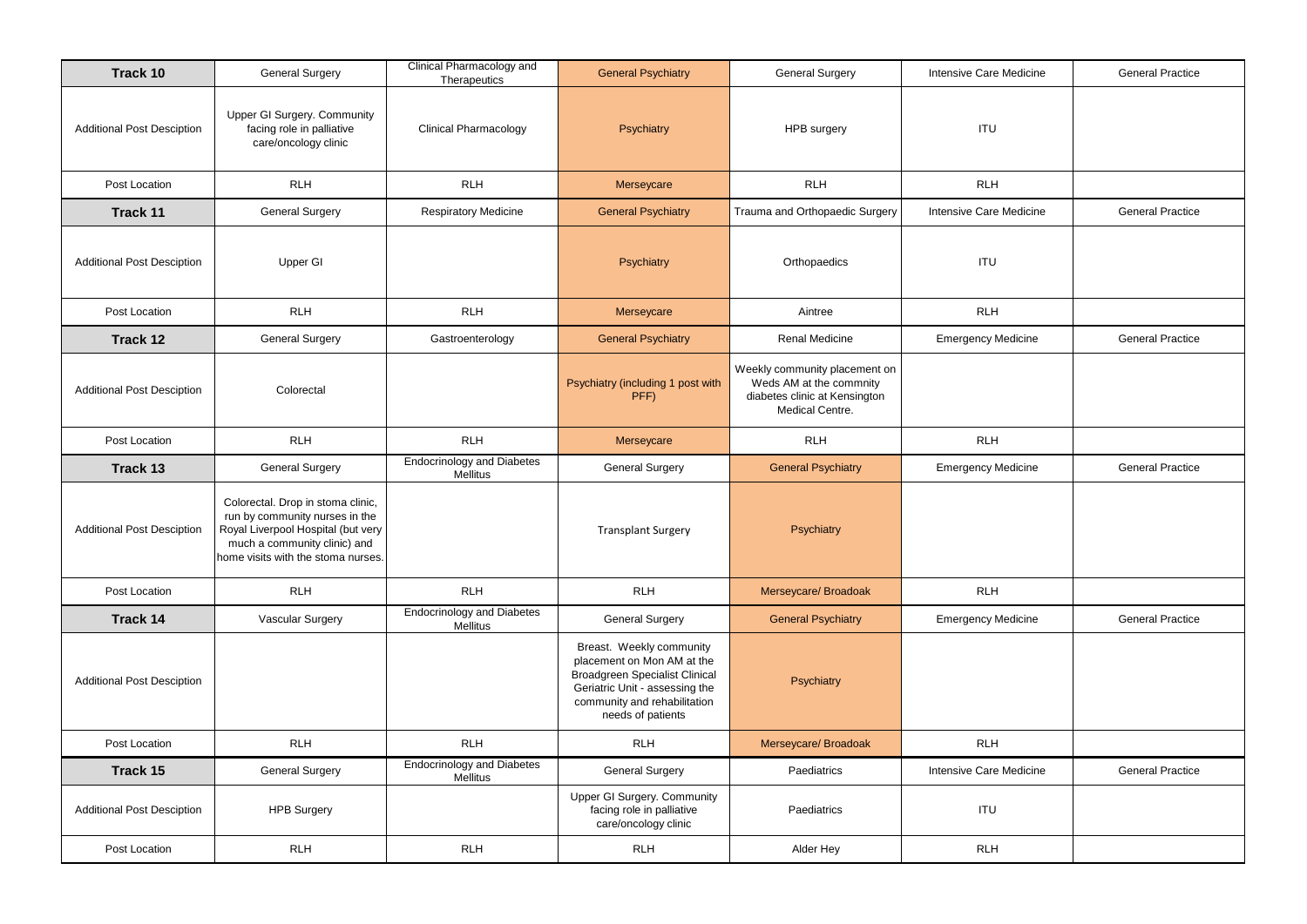| Track 16                          | Vascular Surgery                                                                                                                                                                                  | <b>Endocrinology and Diabetes</b><br>Mellitus | <b>General Surgery</b>                                                                                                                                                                                                                                                                                                                                            | <b>Emergency Medicine</b>                             | Paediatrics                                                                            | <b>General Practice</b>   |
|-----------------------------------|---------------------------------------------------------------------------------------------------------------------------------------------------------------------------------------------------|-----------------------------------------------|-------------------------------------------------------------------------------------------------------------------------------------------------------------------------------------------------------------------------------------------------------------------------------------------------------------------------------------------------------------------|-------------------------------------------------------|----------------------------------------------------------------------------------------|---------------------------|
| <b>Additional Post Desciption</b> | Weekly community placement on<br>Mon AM at the Broadgreen<br><b>Specialist Clinical Geriatric Unit -</b><br>assessing the community and<br>rehabilitation needs of patients<br>following surgery. |                                               | <b>Upper GI Surgery. Community</b><br>facing role in palliative<br>care/oncology clinic                                                                                                                                                                                                                                                                           | <b>Emergency Medicine</b>                             |                                                                                        |                           |
| Post Location                     | <b>RLH</b>                                                                                                                                                                                        | <b>RLH</b>                                    | <b>RLH</b>                                                                                                                                                                                                                                                                                                                                                        | <b>RLH</b>                                            | Alder Hey                                                                              |                           |
| Track 17                          | <b>Vascular Surgery</b>                                                                                                                                                                           | Cardiology                                    | Urology                                                                                                                                                                                                                                                                                                                                                           | <b>General Psychiatry</b>                             | <b>Emergency Medicine</b>                                                              | <b>General Practice</b>   |
| <b>Additional Post Desciption</b> |                                                                                                                                                                                                   |                                               | Weekly community placement<br>within Continence clinics at one of<br>the following locations; Breeze Hill<br>Neighbourhood Health Centre,<br>Belle Vale Health Centre,<br>Fiveways Family Centre, Picton<br>Neighbourhood health Centre.<br>Placements will be determined by<br>convenience to indiviual trainee<br>and the day will depend on which<br>location. | Psychiatry                                            |                                                                                        |                           |
| Post Location                     | <b>RLH</b>                                                                                                                                                                                        | <b>RLH</b>                                    | <b>RLH</b>                                                                                                                                                                                                                                                                                                                                                        | Merseycare/ Broadoak                                  | <b>RLH</b>                                                                             |                           |
| <b>Track 18</b>                   | <b>General Surgery</b>                                                                                                                                                                            | Cardiology                                    | <b>General Surgery</b>                                                                                                                                                                                                                                                                                                                                            | <b>Renal Medicine</b>                                 | <b>Emergency Medicine</b>                                                              | <b>General Practice</b>   |
| <b>Additional Post Desciption</b> | Colorectal. Drop in stoma clinic,<br>run by community nurses in the<br>Royal Liverpool Hospital (but very<br>much a community clinic) and<br>home visits with the stoma nurses.                   |                                               | HPB surgery                                                                                                                                                                                                                                                                                                                                                       | Weekly diabetes clinic in<br>Kensington health centre |                                                                                        |                           |
| Post Location                     | <b>RLH</b>                                                                                                                                                                                        | <b>RLH</b>                                    | <b>RLH</b>                                                                                                                                                                                                                                                                                                                                                        | <b>RLH</b>                                            | <b>RLH</b>                                                                             |                           |
| Track 19                          | <b>General Surgery</b>                                                                                                                                                                            | <b>Emergency Medicine</b>                     | Gastroenterology                                                                                                                                                                                                                                                                                                                                                  | <b>General Psychiatry</b>                             | Cardiology                                                                             | <b>General Practice</b>   |
| <b>Additional Post Desciption</b> | Emergency Gen. Surg Unit                                                                                                                                                                          |                                               |                                                                                                                                                                                                                                                                                                                                                                   |                                                       | Cardiology<br>Weekly<br>community cardiology clinic every<br>Thursday at Litherland HC |                           |
| Post Location                     | Aintree                                                                                                                                                                                           | Aintree                                       | Aintree                                                                                                                                                                                                                                                                                                                                                           | Merseycare                                            | Aintree                                                                                | <b>TBC</b>                |
| <b>Track 20</b>                   | <b>Emergency Medicine</b>                                                                                                                                                                         | <b>General Surgery</b>                        | Geriatric Medicine                                                                                                                                                                                                                                                                                                                                                | <b>General Practice</b>                               | Acute Internal Medicine                                                                | <b>General Psychiatry</b> |
| <b>Additional Post Desciption</b> |                                                                                                                                                                                                   | Emergency Gen. Surg Unit                      |                                                                                                                                                                                                                                                                                                                                                                   |                                                       | Acute Medicine<br>Weekly community placement at<br>St Chad's Walk-in Centre, Kirkby    |                           |
| Post Location                     | Aintree                                                                                                                                                                                           | Aintree                                       | Aintree                                                                                                                                                                                                                                                                                                                                                           | <b>TBC</b>                                            | Aintree                                                                                | Merseycare                |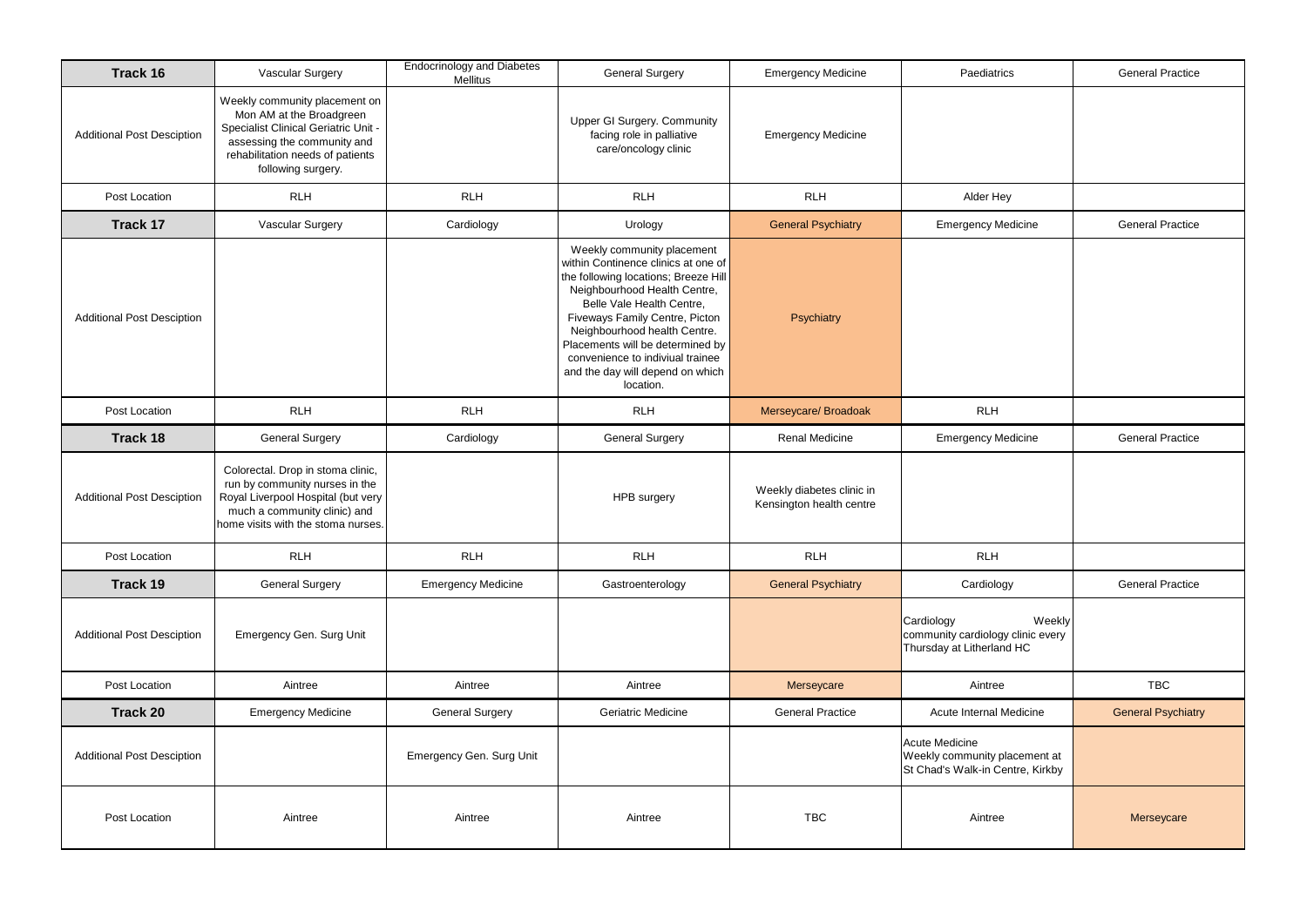| <b>Track 21</b>                   | <b>General Surgery</b>                                                                                                  | Trauma and Orthopaedic Surgery | Cardiology                                                              | <b>General Practice</b>                                                                                                                   | <b>Emergency Medicine</b> | Neurology                                                                                                                                |
|-----------------------------------|-------------------------------------------------------------------------------------------------------------------------|--------------------------------|-------------------------------------------------------------------------|-------------------------------------------------------------------------------------------------------------------------------------------|---------------------------|------------------------------------------------------------------------------------------------------------------------------------------|
| <b>Additional Post Desciption</b> | Colorectal                                                                                                              | Orthopaedics                   |                                                                         |                                                                                                                                           |                           | Weekly community placement<br>with the Community Parkinson<br>Service undertaking home visits                                            |
| Post Location                     | Aintree                                                                                                                 | Aintree/Broadgreen             | Aintree                                                                 | <b>TBC</b>                                                                                                                                | Aintree                   | <b>Walton Centre</b>                                                                                                                     |
| Track 22                          | Trauma and Orthopaedic Surgery                                                                                          | <b>Geriatric Medicine</b>      | <b>General Psychiatry</b>                                               | <b>General Practice</b>                                                                                                                   | <b>Emergency Medicine</b> | Gastroenterology                                                                                                                         |
| <b>Additional Post Desciption</b> | Orthopaedics                                                                                                            |                                |                                                                         |                                                                                                                                           |                           | Gastroenterology<br>Weekly community placement<br>with the Liverpool Community<br>Alcohol Services across various<br><b>GP Practices</b> |
| Post Location                     | Aintree/Broadgreen                                                                                                      | Aintree                        | Merseycare                                                              | <b>TBC</b>                                                                                                                                | Aintree                   | Aintree                                                                                                                                  |
| <b>Track 23</b>                   | <b>Respiratory Medicine</b>                                                                                             | <b>General Psychiatry</b>      | Trauma and Orthopaedic Surgery                                          | <b>Geriatric Medicine</b>                                                                                                                 | <b>General Practice</b>   | <b>Emergency Medicine</b>                                                                                                                |
| <b>Additional Post Desciption</b> |                                                                                                                         |                                | Orthopaedics                                                            | Medicine for the Elderly. Weekly<br>community placement across<br>itherland Health Centre and<br>Sefton Virual Ward Integrated<br>Service |                           |                                                                                                                                          |
| Post Location                     | Aintree                                                                                                                 | Merseycare                     | Aintree/Broadgreen                                                      | Aintree                                                                                                                                   | <b>TBC</b>                | Aintree                                                                                                                                  |
| <b>Track 24</b>                   | <b>General Surgery</b>                                                                                                  | <b>Emergency Medicine</b>      | <b>Geriatric Medicine</b>                                               | <b>General Practice</b>                                                                                                                   | Neurology                 | <b>Respiratory Medicine</b>                                                                                                              |
| <b>Additional Post Desciption</b> | Trauma                                                                                                                  |                                |                                                                         |                                                                                                                                           | <b>Critical Care</b>      | Thoracic. Weekly community<br>sessions with the respiratory<br>service.                                                                  |
| Post Location                     | Aintree                                                                                                                 | Aintree                        | Aintree                                                                 | <b>TBC</b>                                                                                                                                | <b>Walton Centre</b>      | Aintree                                                                                                                                  |
| <b>Track 25</b>                   | <b>Endocrinology and Diabetes</b><br>Mellitus                                                                           | Gastroenterology               | <b>Emergency Medicine</b>                                               | <b>General Practice</b>                                                                                                                   | <b>General Psychiatry</b> | <b>General Surgery</b>                                                                                                                   |
| <b>Additional Post Desciption</b> | Diabetes.<br>Weekly placement in diabetes<br>community clinics across<br>Halewood, Whiston, Bluebell and<br>Breeze hill |                                |                                                                         |                                                                                                                                           |                           | Colorectal                                                                                                                               |
| Post Location                     | Aintree                                                                                                                 | Aintree                        | Aintree                                                                 | <b>TBC</b>                                                                                                                                | Merseycare                | Aintree                                                                                                                                  |
| <b>Track 26</b>                   | <b>Emergency Medicine</b>                                                                                               | <b>General Surgery</b>         | <b>Respiratory Medicine</b>                                             | <b>Geriatric Medicine</b>                                                                                                                 | <b>General Practice</b>   | Trauma and Orthopaedic Surgery                                                                                                           |
| <b>Additional Post Desciption</b> |                                                                                                                         | Upper GI                       | Thoracic. Weekly community<br>sessions with the respiratory<br>service. |                                                                                                                                           |                           | Orthopaedics.<br>Weekly<br>community sessions at St Chads<br>walk-in Centre, Kirkby                                                      |
| Post Location                     | Aintree                                                                                                                 | Aintree                        | Aintree                                                                 | Aintree                                                                                                                                   | <b>TBC</b>                | Aintree/Broadgreen                                                                                                                       |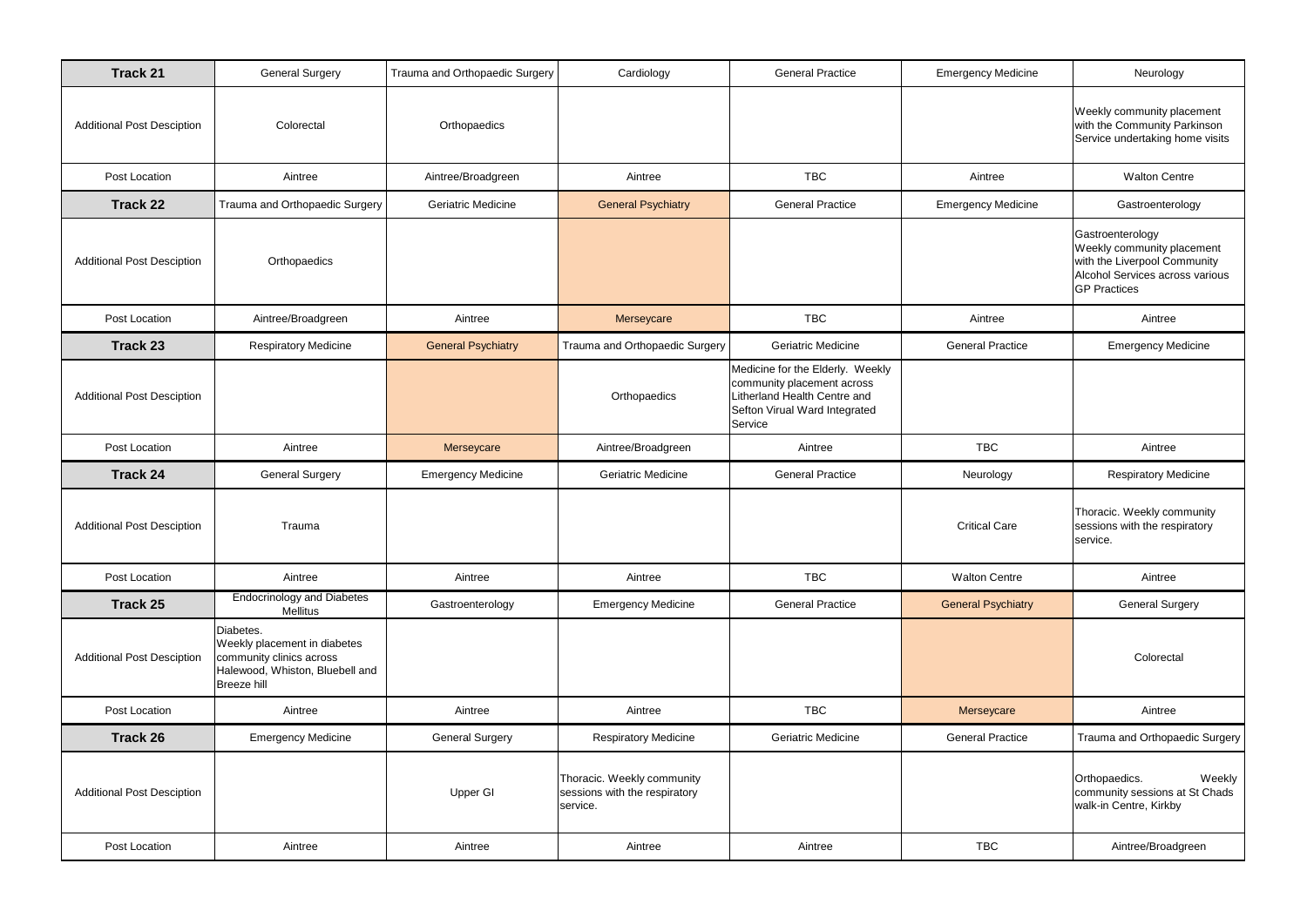| <b>Track 27</b>                   | <b>General Psychiatry</b> | <b>General Surgery</b>                                               | <b>Endocrinology and Diabetes</b><br><b>Mellitus</b>                                                                                       | <b>Respiratory Medicine</b>                                            | <b>General Practice</b>                                                                                                                               | <b>Emergency Medicine</b>      |
|-----------------------------------|---------------------------|----------------------------------------------------------------------|--------------------------------------------------------------------------------------------------------------------------------------------|------------------------------------------------------------------------|-------------------------------------------------------------------------------------------------------------------------------------------------------|--------------------------------|
| <b>Additional Post Desciption</b> |                           | <b>Upper GI</b>                                                      |                                                                                                                                            | Thoracic.Weekly community<br>sessions with the respiratory<br>service. |                                                                                                                                                       |                                |
| Post Location                     | Merseycare                | Aintree                                                              | Aintree                                                                                                                                    | Aintree                                                                | <b>TBC</b>                                                                                                                                            | Aintree                        |
| <b>Track 28</b>                   | <b>General Surgery</b>    | <b>Renal Medicine</b>                                                | Obstetrics and Gynaecology                                                                                                                 | <b>General Practice</b>                                                | <b>Emergency Medicine</b>                                                                                                                             | Haematology                    |
| <b>Additional Post Desciption</b> | Colorectal                | Weekly<br>Renal.<br>community placement at Waterloo<br>Dialysis Unit |                                                                                                                                            |                                                                        |                                                                                                                                                       |                                |
| Post Location                     | Aintree                   | Aintree                                                              | The Womens                                                                                                                                 | <b>TBC</b>                                                             | Aintree                                                                                                                                               | Aintree/Clatterbridge          |
| <b>Track 29</b>                   | Urology                   | Geriatric Medicine                                                   | <b>Respiratory Medicine</b>                                                                                                                | <b>General Practice</b>                                                | <b>General Surgery</b>                                                                                                                                | <b>Intensive Care Medicine</b> |
| <b>Additional Post Desciption</b> |                           |                                                                      | Thoracic. Weekly community<br>sessions with the respiratory<br>service.                                                                    |                                                                        | Upper GI.<br>Weekly community placement<br>with the Community Bariatric<br>Clinic across Brownlow Hill Health<br>Centre and Croxteth Health<br>Centre | <b>ITU</b>                     |
| Post Location                     | Aintree                   | Aintree                                                              | Aintree                                                                                                                                    | <b>TBC</b>                                                             | Aintree                                                                                                                                               | Aintree                        |
| Track 30                          | <b>General Surgery</b>    | Acute Internal Medicine                                              | Geriatric Medicine                                                                                                                         | <b>Emergency Medicine</b>                                              | <b>General Surgery</b>                                                                                                                                | <b>General Practice</b>        |
| <b>Additional Post Desciption</b> | Hepatobiliary             |                                                                      | Medicine for the Elderly. Weekly<br>community placement across<br>Litherland Health Centre and<br>Sefton Virual Ward Integrated<br>Service |                                                                        | Emergency Gen. Surg. Unit                                                                                                                             |                                |
| Post Location                     | Aintree                   | Aintree                                                              | Aintree                                                                                                                                    | Aintree                                                                | Aintree                                                                                                                                               | <b>TBC</b>                     |
| Track 31                          | <b>General Psychiatry</b> | <b>General Surgery</b>                                               | Cardiology                                                                                                                                 | Renal Medicine                                                         | <b>Emergency Medicine</b>                                                                                                                             | <b>General Practice</b>        |
| <b>Additional Post Desciption</b> |                           | Colorectal                                                           |                                                                                                                                            | Renal.<br>Weekly community placement at<br>Waterloo Dialysis Unit      |                                                                                                                                                       |                                |
| Post Location                     | Merseycare                | Aintree                                                              | Aintree                                                                                                                                    | Aintree                                                                | Aintree                                                                                                                                               | <b>TBC</b>                     |